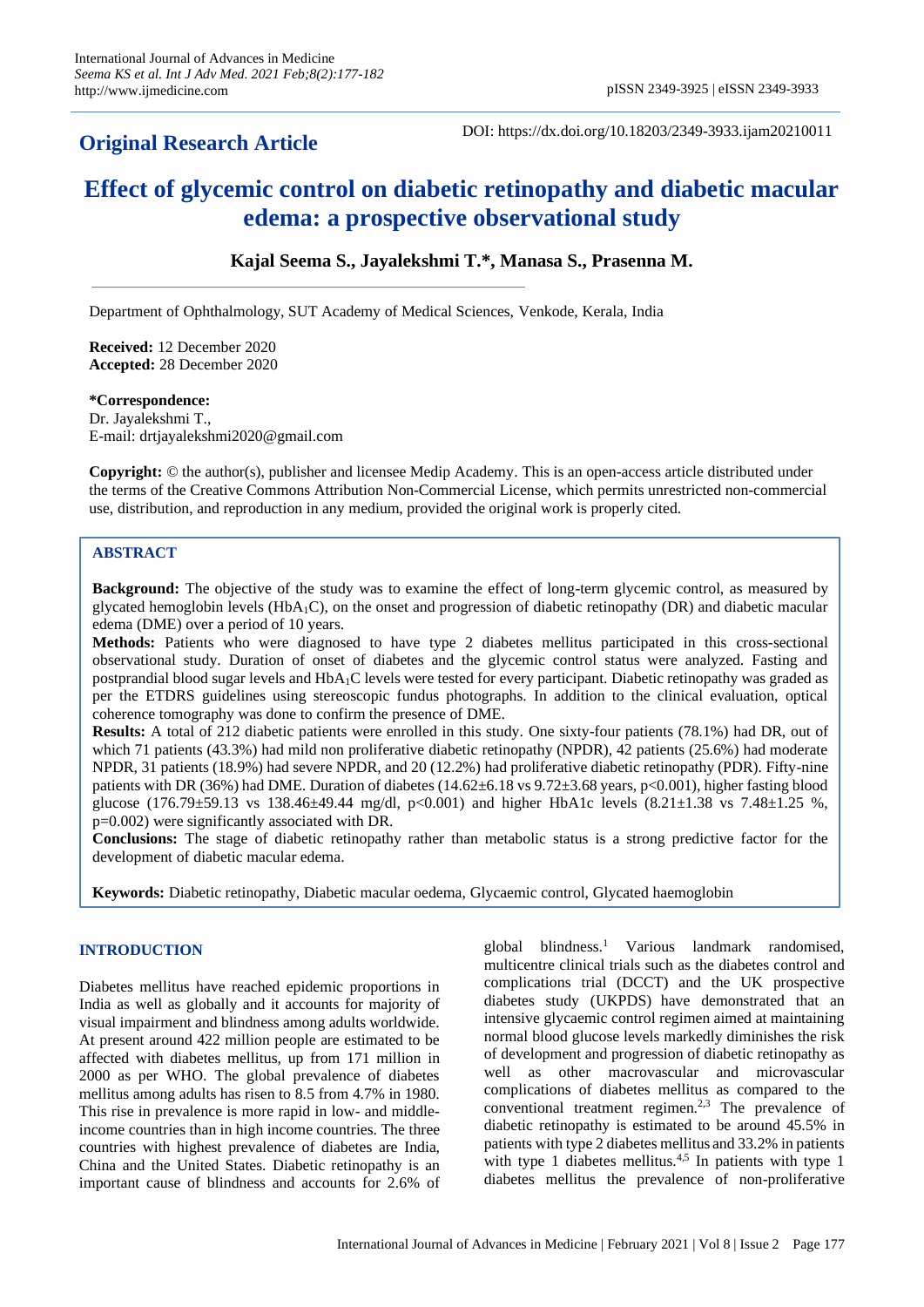diabetic retinopathy was 4.7% and 45.8% at 5 and 20 years respectively.<sup>5</sup> In type 2 diabetes mellitus theses prevalence were 18.7 and 60.6% at 5 and 20 years respectively.<sup>4</sup> These trials have identified numerous risk factors for the onset and progression of diabetic retinopathy including hyperglycaemia, duration of diabetes, hypertension, high body-mass index, smoking, nephropathy, genetic susceptibility and ethnicity. $6-17$ 

The objective of the study was to examine the effect of long-term glycemic control, as measured by glycated hemoglobin levels ( $HbA_1C$ ), on the onset and progression of diabetic retinopathy (DR) and diabetic macular edema (DME) over a period of 10 years.

## **METHOD**

The study was a cross sectional observational single center study conducted in a tertiary care center in South India (SUT academy of medical sciences) over a period of six months, from July 2018 to December 2018. Two hundred and twelve patients with type 2 diabetes mellitus diagnosed more than 5 years ago were enrolled in the study. Patients with other comorbidities such as hypertension, dyslipidemia, cardiovascular events, cerebrovascular diseases, thyroid diseases etc. were excluded from the study. Patients with ocular comorbidities such as cataract or other media opacities that interfere with fundus evaluation, glaucoma, other retinal pathologies such as retinal vascular occlusions, prior history of photocoagulation or intravitreal anti VEGF were excluded from the study. All patients who met the above criteria and presented to our outpatient department for screening and evaluation of diabetic retinopathy who have provided consent were included in the study. As it was an observational study Institutional Ethical Committee clearance was not required.

A questionnaire was prepared to include the following information: age, gender, weight, height, body mass index, family history of diabetes, history of smoking, hypertension, associated co morbidities, drug history and history of prior ophthalmic intervention. Ocular examination was done in all patients which included uncorrected distant visual acuity (UCDVA), best corrected distance visual acuity (BCDVA), anterior segment evaluation under slit lamp, intraocular pressure measurement with the Goldman applanation tonometer. Detailed fundoscopic evaluation was done after pupillary dilatation with 1% tropicamide and 5% phenylephrine eye drops using indirect ophthalmoscopy with +20D lens and stereoscopic slit lamp bio microscopy with +90D lens. Stereoscopic fundus photographs were taken of all retinal quadrants using Topcon fundus camera. The diagnosis and grading of diabetic retinopathy was done as per the ETDRS guidelines. The diagnosis of diabetic macular edema was done clinically and confirmed with an optical coherence tomography.

In our study the grading of diabetic retinopathy was done as per the classification of diabetic retinopathy in the early treatment of diabetic retinopathy study (ETDRS).<sup>18</sup> If at least one microaneurysm was detected and criteria were not met for more severe retinopathy it was classified as mild non proliferative diabetic retinopathy. Hemorrhages or microaneurysms more than standard photograph 2A; and/or cotton wool spots, venous beading, or intraretinal microvascular abnormalities (IRMA) definitely present; and criteria not met for more severe retinopathy. Severe NPDR was diagnosed if cotton wool spots, venous beading and IRMA were present in at least two of photographic fields 4-7 and hemorrhages/microaneurysms present in fields 4-7 ≥standard photograph 2A in at least one of them; or IRMA present in each of fields 4-7 and  $\ge$  standard photograph 8A in at least one of them: and criteria not met for severe retinopathy. If new vessels were present and criteria did not meet for more severe retinopathy it was classified as early PDR. High risk PDR was diagnosed if new vessels were found on or within one-disc diameter of the optic disc (neovascularization of disc [NVD])  $\ge$ standard photograph 10A with or without vitreous or pre retinal hemorrhages; or vitreous and/or pre retinal hemorrhage accompanied by new vessels, either NVD < standard photograph 10A or new vessels elsewhere (NVE)  $\geq$  ¼ disc area. Diabetic macular edema (DME) was graded according to the Disease Severity Scale for Diabetic Retinopathy.<sup>19</sup> The presence of DME was determined based on the presence of retinal thickening and hard exudates in the posterior pole. Mild DME was diagnosed when some retinal thickening or hard exudates are present in the posterior pole, distant from the center of the macula. If thickening and hard exudates are found near the center of macula but not involving the center it was graded as moderate DME. If retinal thickening and hard exudates are involving the center of macula kt was classified as severe DME.

Fasting blood sugar (FBS), postprandial blood sugar (PPBS), glycated hemoglobin  $(HbA_1C)$ , total cholesterol, low density lipoprotein (LDL), high density lipoprotein (HDL), very low-density lipoprotein (VLDL) and triglycerides (TG) were assessed for each subject.

## *Statistical analysis*

Continuous data is expressed as mean  $\pm$  SD along with median with interquartile range. Kolmogorov-Smirnov test was used to test normality of the sample size. Categorical variables are expressed as number and proportion. Means of two groups of continuous variables with normal distribution was compared by independent sample t test and those with non-normal distribution by Mann-Whitney U test. Means of different categories of DR with normal distribution were compared using ANOVA and those with non-normal distribution by Kruskal Wallis test. Comparison of categorical variables was done using chi square test. All analysis was performed using SPSS version 20.0.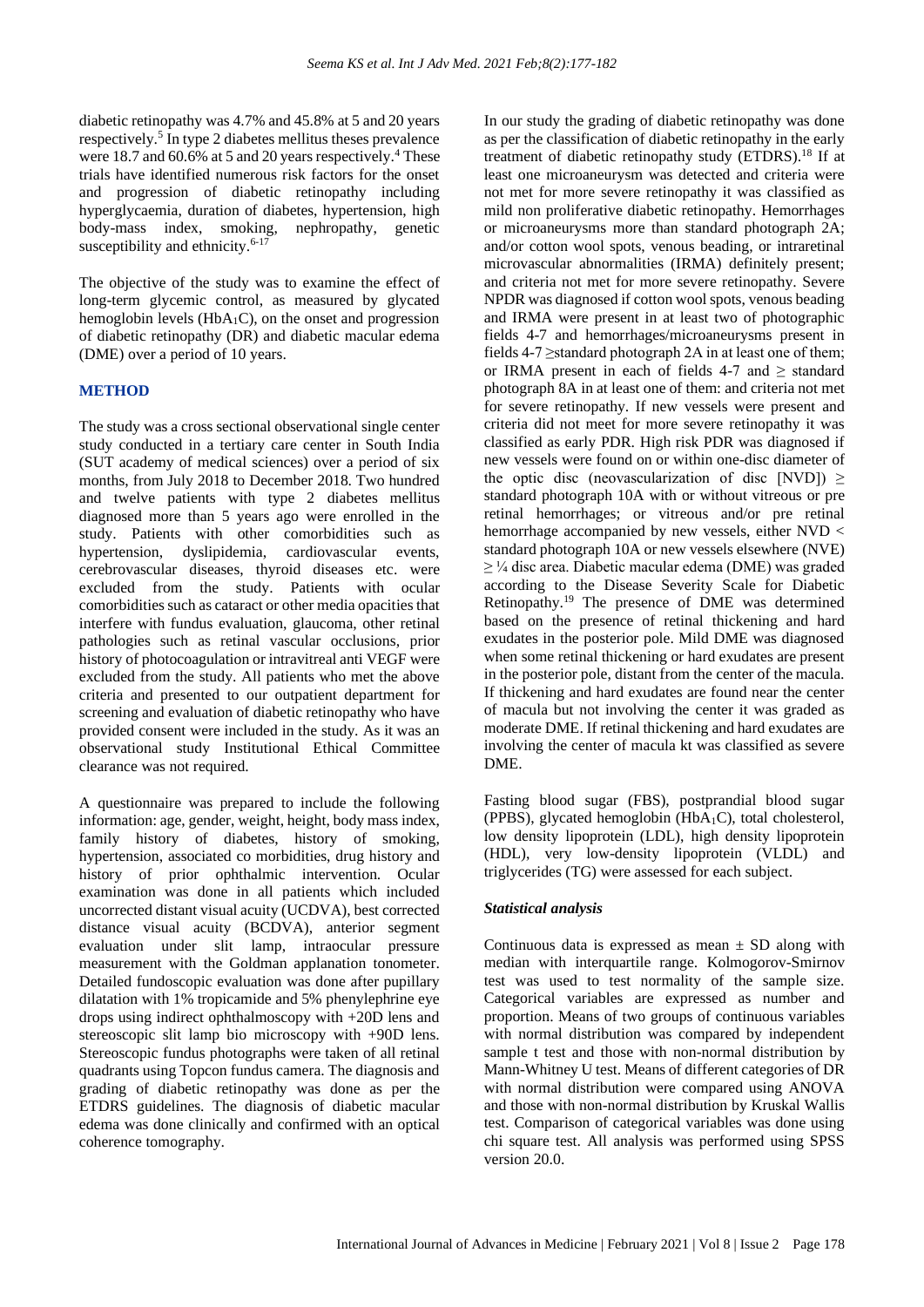#### **RESULTS**

Demographic characteristics of the study population are given below (Table 1).

Figure 1 shows the prevalence of retinopathy in the study population. Figure 2 shows the distribution of the patients in different stages of diabetic retinopathy. Figure 3 gives the prevalence of DME in different stages of diabetic retinopathy.



#### **Figure 1: Prevalence of retinopathy in the study population.**







**Figure 3: Prevalence of CSME in retinopathy.**

Table 2 depicts the statistical analysis to assess the factors associated with diabetic retinopathy. The duration of onset of diabetes mellitus  $(p<0.001)$ , the short-term glycaemic control as given by the fasting blood sugar levels (p<0.001) the glycated haemoglobin levels that depicts the long-term metabolic control and serum lipid levels are the parameters that shows a statistically significant relation with diabetic retinopathy.

Table 3 documents a statistically significant association of severity of DR with fasting blood glucose, HbA1c, total cholesterol, triglyceride and Low-density lipoprotein (LDL) cholesterol levels.

Table 4 gives the assessment of factors related to diabetic macular edema. Stage of diabetic retinopathy was the only factor that showed a strong statistical association to diabetic macular edema.

#### **Table 1: Characteristics of study population.**

| <b>Characteristics</b>                |                   |
|---------------------------------------|-------------------|
| Age (years)                           |                   |
| Mean                                  | $63.93 + 9.52$    |
| Median                                | $64(57-71)$       |
| Sex $(\% )$                           |                   |
| Male                                  | 108(51.4)         |
| Female                                | 102(48.6)         |
| Smoking status (%)                    |                   |
| Yes                                   | 24 (11.4)         |
| N <sub>o</sub>                        | 186 (88.6)        |
| Duration of diabetes mellitus (years) |                   |
| Mean                                  | $13.54 \pm 6.07$  |
| Median                                | $13.5(8-17)$      |
| FBS (mg/dl)                           |                   |
| Mean                                  | $168.4 \pm 59.21$ |
| Median                                | 156 (128-206)     |
| HbA1c $(\%)$                          |                   |
| Mean                                  | $8.05 \pm 1.38$   |
| Median                                | $7.8(7.1-8.9)$    |
| Total cholesterol (%)                 |                   |
| Desirable                             | 102(48.6)         |
| Borderline high                       | 57(27.1)          |
| High                                  | 51 (24.3)         |
| Triglycerides (%)                     |                   |
| Normal                                | 113 (53.8)        |
| Borderline high                       | 59 (28.1)         |
| High                                  | 38 (18.1)         |
| HDL $(\% )$                           |                   |
| Low                                   | 62(29.5)          |
| High                                  | 148 (70.5)        |
| $LDL(\%)$                             |                   |
| Optimal                               | 29 (13.8)         |
| Near optimal                          | 77 (36.7)         |
| Borderline high                       | 53 (25.2)         |
| High                                  | 37(17.6)          |
| Very high                             | 14(6.7)           |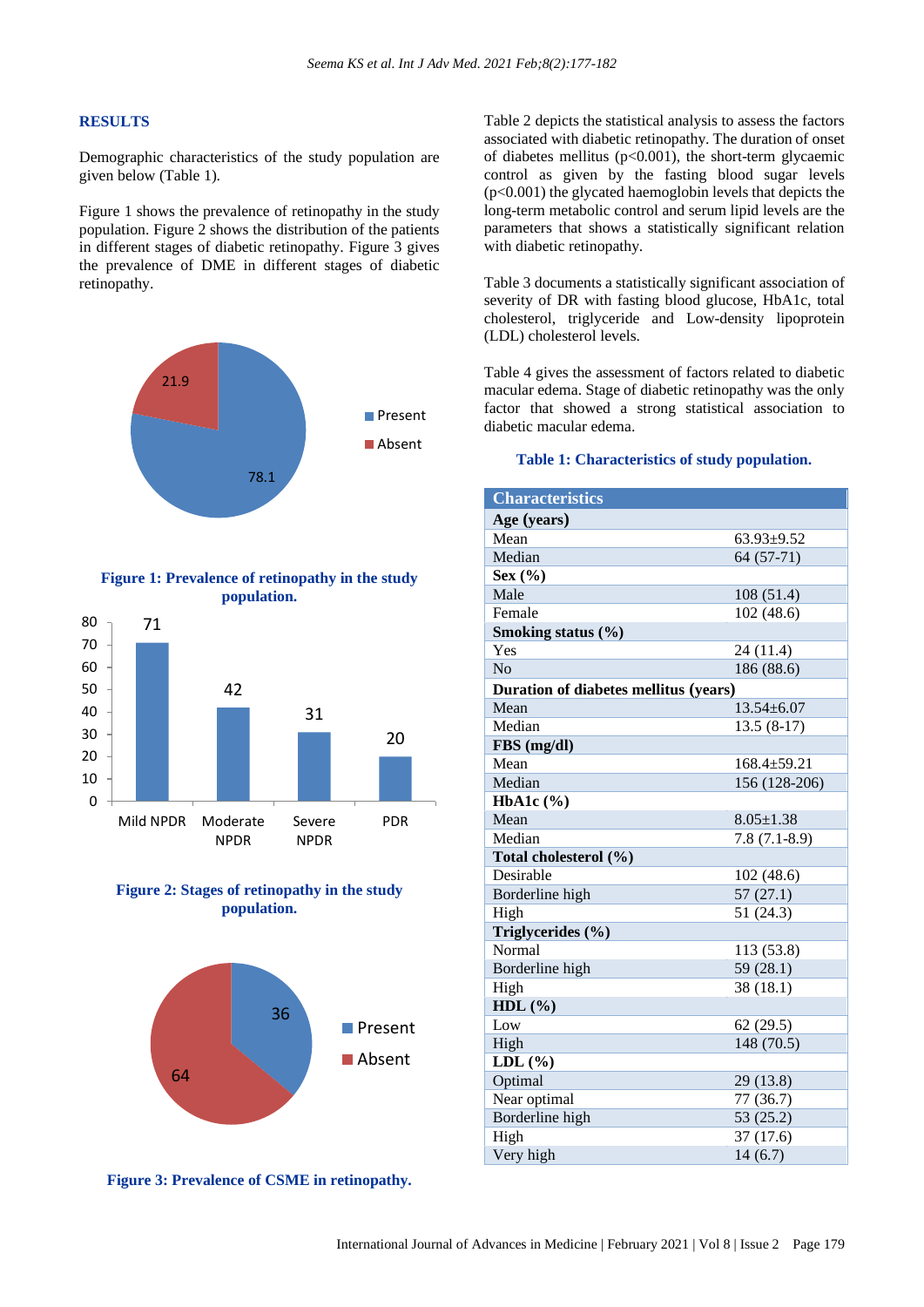## **Table 2: Factors associated with retinopathy.**

| <b>Factors</b>                        | <b>Retinopathy</b> |                   |         |  |  |
|---------------------------------------|--------------------|-------------------|---------|--|--|
|                                       | Present $(n=164)$  | Absent $(n=46)$   | P value |  |  |
| Gender $(\% )$                        |                    |                   |         |  |  |
| Male                                  | 86 (79.6)          | 22(20.4)          | 0.580   |  |  |
| Female                                | 78 (76.5)          | 24(23.5)          |         |  |  |
| Smoking status (%)                    |                    |                   |         |  |  |
| Yes                                   | 20(83.3)           | 4(16.7)           | 0.510   |  |  |
| N <sub>o</sub>                        | 144 (77.4)         | 42(22.6)          |         |  |  |
| Total cholesterol (%)                 |                    |                   |         |  |  |
| Desirable                             | 69(67.6)           | 33 (32.4)         |         |  |  |
| Borderline high                       | 44 (77.2)          | 13 (22.8)         | < 0.001 |  |  |
| High                                  | 51 (100)           | 0(0)              |         |  |  |
| Age (years)                           |                    |                   |         |  |  |
| Mean                                  | $64.2+9.13$        | $62.96 \pm 10.85$ | 0.435   |  |  |
| Duration of diabetes mellitus (years) |                    |                   |         |  |  |
| Mean                                  | $14.62 \pm 6.18$   | $9.72 \pm 3.68$   | < 0.001 |  |  |
| FBS (mg/dl)                           |                    |                   |         |  |  |
| Mean                                  | $176.79 \pm 59.13$ | 138.46+49.44      | < 0.001 |  |  |
| HbA1c $(\% )$                         |                    |                   |         |  |  |
| Mean                                  | $8.21 \pm 1.38$    | $7.48 \pm 1.25$   | 0.002   |  |  |

## **Table 3: Factors associated with stages of retinopathy.**

|                         | <b>Retinopathy</b>                    |                        |                    |                  | $\mathbf{P}$ |
|-------------------------|---------------------------------------|------------------------|--------------------|------------------|--------------|
| <b>Factors</b>          | Mild NPDR $(n=71)$                    | Moderate NPDR $(n=42)$ | Severe NPDR (n=31) | PDR $(n=20)$     | value        |
| Gender (%)              |                                       |                        |                    |                  |              |
| Male                    | 38 (44.2)                             | 22(25.6)               | 16(18.6)           | 10(11.6)         | 0.993        |
| Female                  | 33(42.3)                              | 20(25.6)               | 15(19.2)           | 10(11.6)         |              |
| Smoking status $(\% )$  |                                       |                        |                    |                  |              |
| Yes                     | 8(40)                                 | 4(20)                  | 7(35)              | 1(5)             | 0.219        |
| N <sub>o</sub>          | 63(43.8)                              | 38 (26.4)              | 24(16.7)           | 19(13.2)         |              |
| Total cholesterol (%)   |                                       |                        |                    |                  |              |
| Desirable               | 42(60.9)                              | 19(27.5)               | 3(4.3)             | 5(7.2)           |              |
| Borderline high         | 21(47.7)                              | 14(31.8)               | 7(15.9)            | 2(4.5)           | < 0.001      |
| High                    | 8(15.7)                               | 9(17.6)                | 21(41.2)           | 13(25.5)         |              |
| Triglycerides (%)       |                                       |                        |                    |                  |              |
| Normal                  | 47 (59.5)                             | 22(27.8)               | 6(7.6)             | 4(5.1)           |              |
| Borderline high         | 21(43.8)                              | 13(27.1)               | 8(16.7)            | 6(12.5)          | < 0.001      |
| High                    | 3(8.1)                                | 7(18.9)                | 17(45.9)           | 10(27)           |              |
| HDL cholesterol (%)     |                                       |                        |                    |                  |              |
| Low                     | 15(26.8)                              | 15(26.8)               | 15(26.8)           | 11(19.6)         | 0.007        |
| High                    | 56 (51.9)                             | 27(25)                 | 16(14.8)           | 9(8.3)           |              |
| LDL cholesterol $(\% )$ |                                       |                        |                    |                  |              |
| Optimal                 | 15(71.4)                              | 4(19)                  | 1(4.8)             | 1(4.8)           |              |
| Near optimal            | 32(60.4)                              | 15(28.3)               | 2(3.8)             | 4(7.5)           |              |
| Borderline high         | 19(43.2)                              | 15(34.1)               | 10(22.7)           | 0(0)             | < 0.001      |
| High                    | 4(12.5)                               | 5(15.6)                | 12(37.5)           | 11(34.4)         |              |
| Very high               | 1(7.1)                                | 3(21.4)                | 6(42.9)            | 4(28.6)          |              |
| Age (years)             |                                       |                        |                    |                  |              |
| Mean                    | 63.96±10.33                           | $61.83 \pm 8.20$       | $66.03 \pm 8.16$   | $67.20 \pm 6.67$ | 0.098        |
|                         | Duration of diabetes mellitus (years) |                        |                    |                  |              |
| Mean                    | $11.66 \pm 5.17$                      | $14.79 \pm 4.84$       | $17.06 \pm 6.42$   | $20.95 \pm 5.40$ | < 0.001      |
| FBS (mg/dl)             |                                       |                        |                    |                  |              |
| Mean                    | 149.08±48.01                          | 190.67±56.97           | 203.35±59.85       | 204.85±59.73     | < 0.001      |
| HbA1c $(\%)$            |                                       |                        |                    |                  |              |
| Mean                    | $7.60 \pm 1.17$                       | $8.45 \pm 1.32$        | $8.83 \pm 1.45$    | $8.87 \pm 1.28$  | < 0.001      |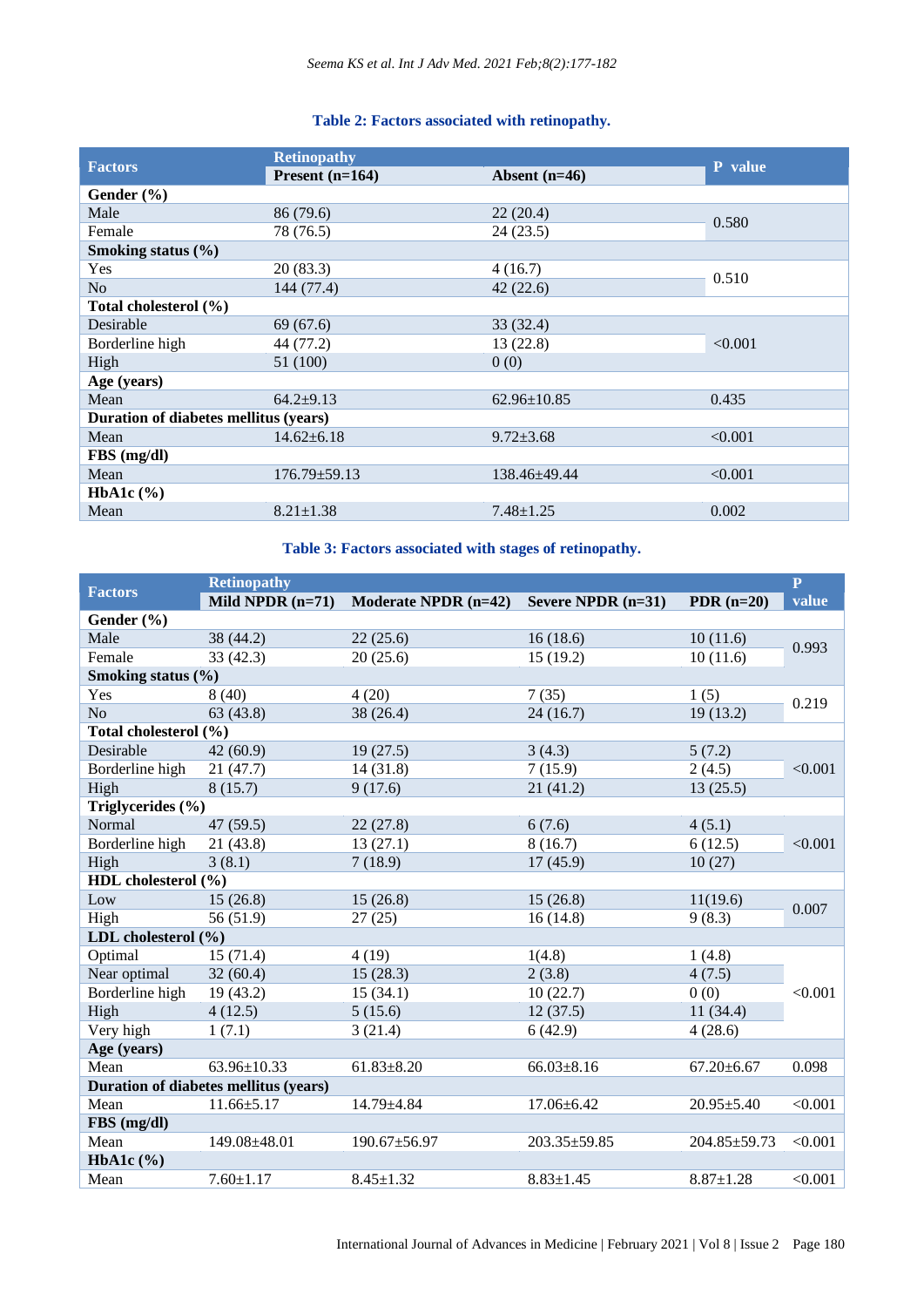#### **Table 4: Factors associated with CSME.**

|                                       | <b>CSME</b>                   | P                  |         |  |  |
|---------------------------------------|-------------------------------|--------------------|---------|--|--|
| <b>Factors</b>                        | <b>Present</b>                | <b>Absent</b>      | value   |  |  |
|                                       | $(n=59)$                      | $(n=105)$          |         |  |  |
| Gender (%)                            |                               |                    |         |  |  |
| Male                                  | 26(30.2)                      | 60(69.8)           | 0.108   |  |  |
| Female                                | 33 (42.3)                     | 45 (57.7)          |         |  |  |
| Smoking status $(\% )$                |                               |                    |         |  |  |
| Yes                                   | 5(25)                         | 15(75)             | 0.275   |  |  |
| No                                    | 54 (37.5)                     | 90(62.5)           |         |  |  |
| Total cholesterol (%)                 |                               |                    |         |  |  |
| Desirable                             | 16(23.2)                      | 53 (76.8)          |         |  |  |
| <b>Borderline</b>                     | 18 (40.9)                     | 26(59.1)           | 0.010   |  |  |
| high                                  |                               |                    |         |  |  |
| High                                  | 25(49)                        | 26(51)             |         |  |  |
|                                       | Stages of retinopathy $(\% )$ |                    |         |  |  |
| Mild<br><b>NPDR</b>                   | 12(16.9)                      | 59 (83.1)          | < 0.001 |  |  |
| Moderate<br><b>NPDR</b>               | 15(35.7)                      | 27(64.3)           |         |  |  |
| Severe<br><b>NPDR</b>                 | 18(58.1)                      | 13 (41.9)          |         |  |  |
| <b>PDR</b>                            | 14 (70)                       | 6(30)              |         |  |  |
| Age (years)                           |                               |                    |         |  |  |
| Mean                                  | $64.27 \pm 9.07$              | $64.16+9.21$       | 0.942   |  |  |
| Duration of diabetes mellitus (years) |                               |                    |         |  |  |
| Mean                                  | $16.19{\pm}5.90$              | $13.73 \pm 6.19$   | 0.014   |  |  |
| $FBS$ (mg/dl)                         |                               |                    |         |  |  |
| Mean                                  | $184.80 \pm 59.1$             | $172.30 \pm 58.94$ | 0.195   |  |  |
| HbA1c $(\%)$                          |                               |                    |         |  |  |
| Mean                                  | $8.51 \pm 1.26$               | $8.04 \pm 1.42$    | 0.037   |  |  |

#### **DISCUSSION**

In our study we were able to establish a statistically significant association between glycemic control and diabetic retinopathy but not with diabetic macular edema. The short-term glycemic status was assessed by measuring the fasting and post prandial blood sugar levels. The longterm glycemic control status was assessed based on the glycated hemoglobin levels. If the metabolic control was poor and there was considerable variations in HbA1C then there is a higher risk of developing macrovascular and microvascular complications of diabetes mellitus.<sup>20</sup> Hence there understanding is crucial for the holistic management of a diabetic patient.21,22 Duration of diabetes mellitus and long term metabolic control were the only significant independent risk factor for diabetic retinopathy and nephropathy.<sup>23</sup>When compared to patients who had all indicators of metabolic control under normal limits, patients with suboptimal glucose, lipid and blood pressure control were more likely to develop diabetic retinopathy. The risk of developing diabetic macular edema was similarly high in those with poor metabolic control.<sup>24</sup> These observations highlight the need of multifactorial systemic management plan in diabetic patients for the treatment of diabetic retinopathy and diabetic macular edema.

Systemic therapy in diabetic retinopathy and diabetic macular edema aims to decrease the risk of diabetic patients developing these conditions in the first place as well as to reduce the risk of progression of existing retinopathy or maculopathy to severe visually debilitating forms. The available systemic therapy targets the key modifiable risk factors such as metabolic control. The nonmodifiable risk factors include duration of diabetes, residual functioning pancreatic β cells, insulin resistance and genetic predisposition. The DCCT and UKPDS have established the importance of metabolic control, and that this control should be achieved as early as possible and it should be maintained for as long as possible.<sup>3,24</sup> At the same time an extremely tight metabolic control has been found to increase the mortality in these patients.<sup>25</sup>

A thorough review of published literature shows a direct strong association between metabolic control and diabetic retinopathy, the same correlation has been established between DME and metabolic control as well. In our study we were able to establish the relation between diabetic retinopathy and short- and long-term metabolic control. Our study also depicted a strong association between stage of diabetic retinopathy and diabetic macular edema. Duration of diabetes mellitus-, short- and long-term glycemic control did not show any significant association with diabetic macular edema independently. Hence, we can conclude that local treatment of the retinopathy remains an important therapeutic measure in the control of diabetic macular edema.

The main limitation of the study is that here we have not assessed existing comorbidities of the patients in detail. Majority of diabetic patients present with coexisting illness such as hypertension, dyslipidemia, micronutrient deficiencies (vitamin D) etc. These parameters are potential confounding factors that may have affected the results of the study.

#### **CONCLUSION**

Metabolic control, both long term and short term had a significant impact on the development and progression of diabetic retinopathy. The stage of diabetic retinopathy rather than the metabolic status is a strong predictive factor for the development of diabetic macular edema. Long term and short-term glycemic control status do not have an independent association with DME.

*Funding: No funding sources Conflict of interest: None declared Ethical approval: The study was approved by the Institutional Ethics Committee*

#### **REFERENCES**

1. Bourne RR, Stevens GA, White RA, Smith JL, Flaxman SR, Price H et al. Causes of vision loss worldwide, 1990-2010: a systematic analysis. Lancet global health. 2013;1(6):e339-49.